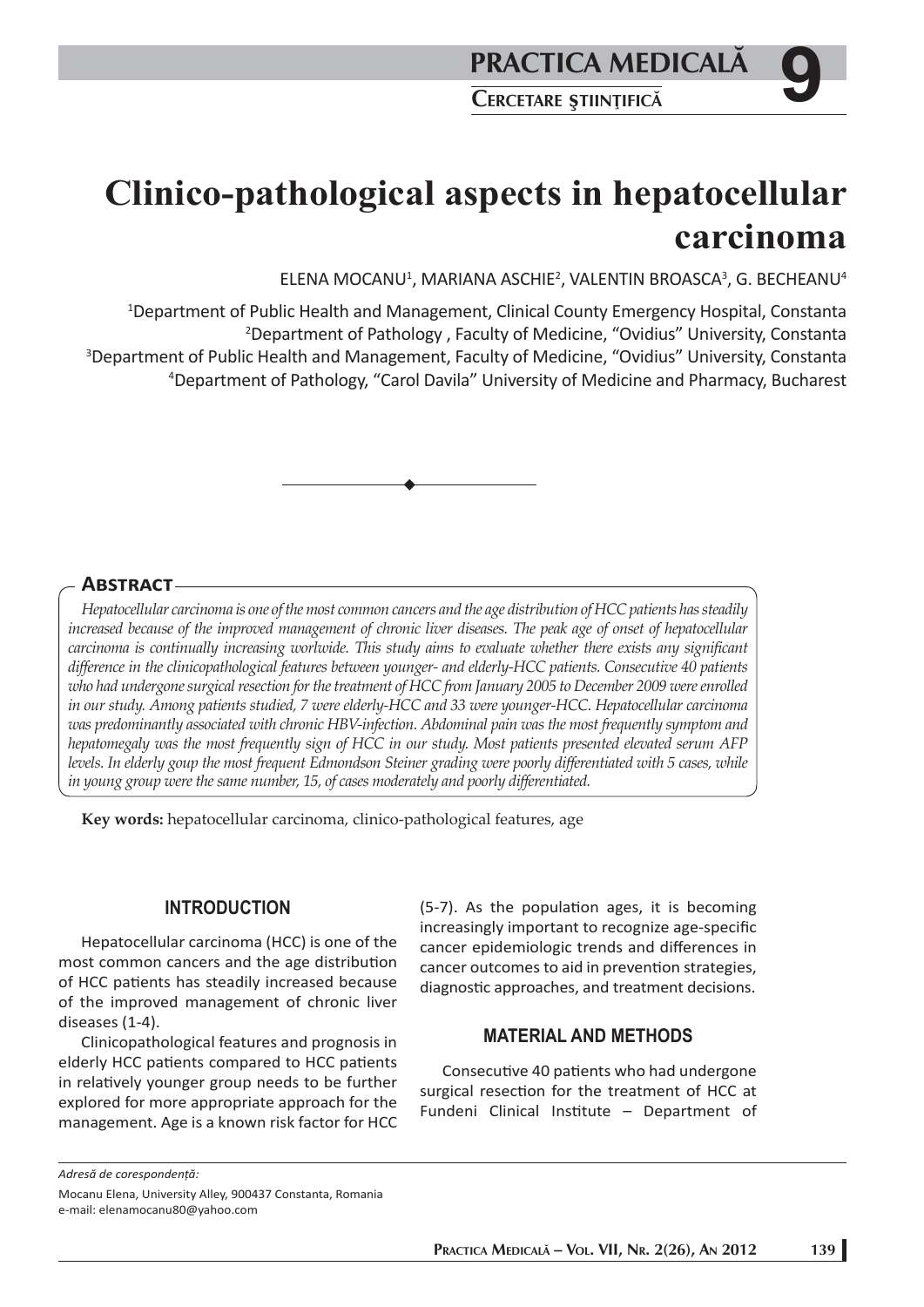General Surgery and Liver Transplantation January 2005 to December 2009 were enrolled in our study. Patients below 70 years of age were defined as the younger group, while patients of 70 years of age or above were defined as the elderly group. Hence, in this study, we aimed to clarify the age specific clinical characteristics of HCC.

Patients' pre-operative clinicopathological characteristics including sex, age, presence of disease symptom(s) and sign, HBsAg carrier state, HCV infection, AFP level, hematological and biochemical work-up included complete blood picture, liver function tests, prothrombin time, albumin and total protein, pathological factors of the resected specimens (including tumor size, tumor number, capsule formation, venous invasion and liver cirrhosis) and histopathologic findings were compared between young and elderly patient groups.

Immediately after operation, the resected specimens were examined carefully by surgeon and pathologist. After curative resection for HCC, patients were observed every 3 months with serum AFP, abdominal ultrasonography or abdominal computerized tomography.

 Data were processed and analyzed with SPSS for Windows Software, version 19.0. Quantitative data were expressed as mean±SD. Fisher test was used to examine the association between clinicopathological features and age in hepatocellular cases. A *p*-value of 0,05 or less was regarded as significant.

#### **RESULTS**

Forty patients with histologically, ultrasonographically and biochemically confirmed cases of hepatocellular carcinoma were seen during the study period. This study included 32 men and 8 women, the male to female ratio was 6:1 in the elderly and 3.7:1 in the younger group, showing that there was a higher proportion of women in the young group ( $p_{v}$  = 0.68).

The mean age of this study was 54,6 years with SD  $\pm$  11.7, range from 27 to 76 years.

The duration of symptoms before admission ranged from 1 month to 2 years. The clinical presentation of HCC in most cases was similar to the presentation of patients with cirrhosis.

Abdominal pain was present in 29 (72.5%) of the patients (Figure 1), 22 in the young group and 7 in the elderly group. It was localised to the right upper quadrant or epigastrium and was mostly described as a dull, continuous ache.

Abdominal distension (Figure 2), resulting from a right upper quadrant mass or from

ascites, was present in 50%, 15 in the young group and 5 in the elderly group.

Palpable hepatomegaly was present in 66.6% of the patients in the young group and was present in 100% of the patients in the elderly group. The liver was usually tender, nodular or hard.







*FIGURE 2. Abdominal distension in hepatocellular carcinoma with liver cirrhosis*

Splenomegaly occurred in 47.5% (Figure 3) of the patients and was not always associated with ascites or cirrhosis on liver biopsy.



*FIGURE 3. Splenomegaly in a hepatocellular carcinoma case*

Ascites occurred in 55% of the patients. The protein content of the ascitic fluid had low values (mean 2,5 g/l00 ml; mean serum albumin: 2 g/100 ml).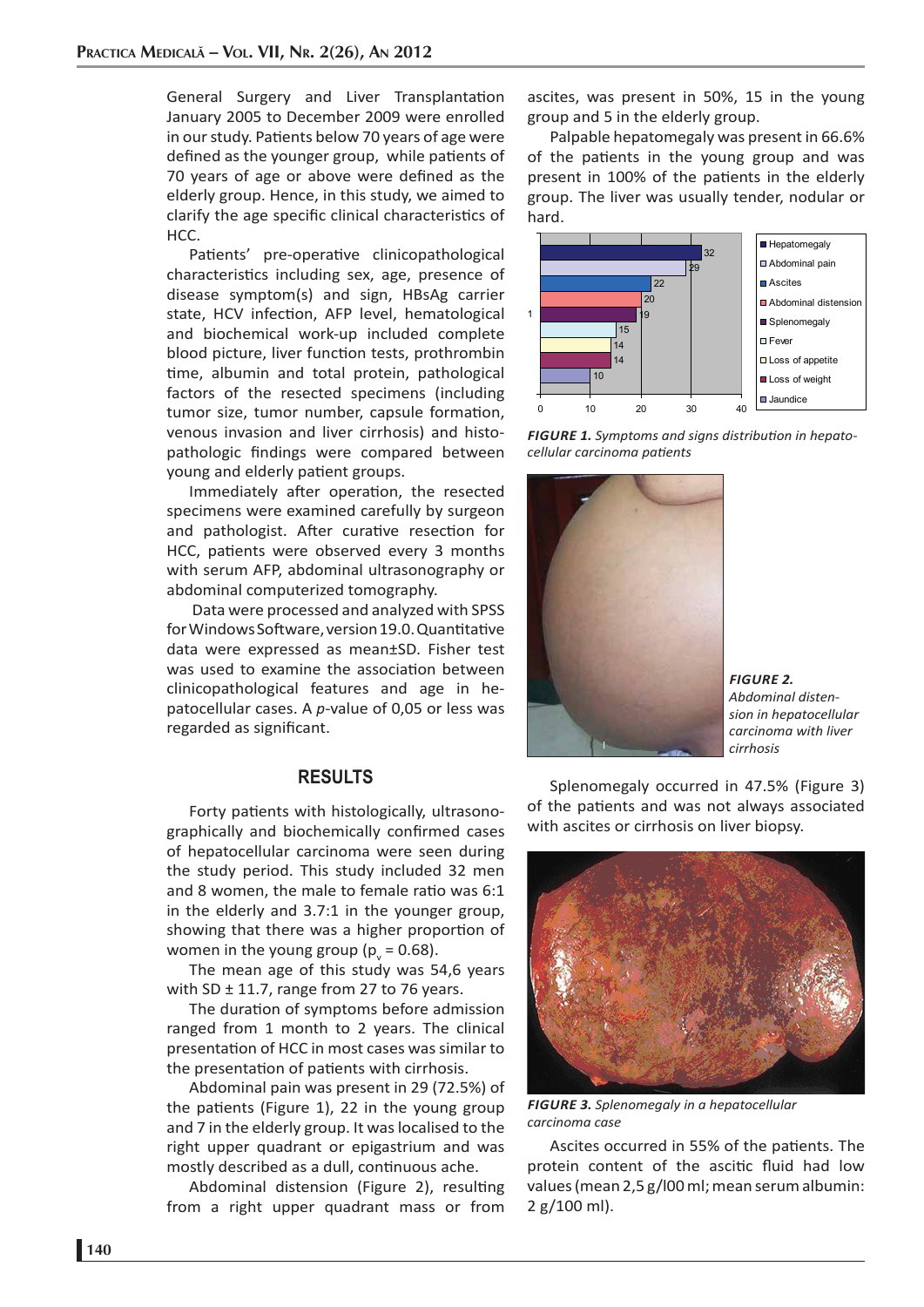The other symptoms were loss of weight occurred in 35% of the patients, loss of appetite (35%), constipation, swollen feet, weakness, yellow eyes and dark urine (25%). Temperature was elevated in 37.5% of the patients. A bruit was heard in 25% of the patients.

Only 25% of patients were known to be cirrhotic at the time of presentation, but this increased to 47.5% after investigation. Younger patients were more frequently diagnosed as a result of HCC screening  $(57.3%$  versus 29.6%, p  $< 0.0001$ ).

The presence of concomitant disease with a strong impact on the prognosis was recorded. Cardiovascular and cerebrovascular disease, chronic lung conditions, second primary malignancies, chronic renal disease, or cognitive disorders constituted the most common comorbid conditions. Concomitantly, among  $\geq 70$ -yearold patients, HCC was more common in noncirrhotics, whereas among patients  $<$  70 years old, HCC was more common in cirrhotics.

The proportion of patients with HCV infection was significantly higher in the elderly group (12.12% versus 57.1%,  $p_{\mathrm{v}}$  = 0.007). The proportion of patients with HBV infection was significantly lower in the elderly group (42.8% versus 75.7%,  $p_{v}$  = 0.09).

The AFP level ranged from 18 to 4019 ng/ml with a mean level of 552.22 ng/ml SD  $\pm$  679.12. Serum AFP was  $> 400$  ng/ml in 60% of patients (Figure 4).

significantly higher in elderly group ( $p_{v}$  < 0.001 and  $p_{v}$  < 0.02, respectively).

In all cases, the final diagnosis of HCC was based on cytological and/or histological diagnosis.

Twenty cases were considered poorly differentiated, seventeen were moderately differentiated, and 3 were well differentiated. In elderly goup the most frequent Edmondson Steiner (Figure 5) grading were poorly differentiated with 5 cases, while in young group were the same number, 15, of cases moderately and poorly differentiated.

The most common histological subtype in young and old patient was trabecular (72%), which usually consisted of parallel cords of hepatocytes with a predominantly well-differentiated pattern (Figure 6), polyhedral cells, and large hyperchromatic nuclei with prominent, occasionally multiple nucleoli.

The size of the tumors ranged from 1 to 15 cm in diameter (mean, 5.3 cm  $SD \pm 3.2$ ), 45% of the lesions exceeded 5 cm in diameter.

Evidence of bile production was noted in 25% (10 of 40 patients). Presence of tumor capsules was detected in 18 (50.0%) of the 36 lesions with tumor-nontumor junctions available for assessment, and capsular invasion was seen in 17 (47.2%) of these encapsulated lesions. Slightly one half  $[n = 20 (50%)]$  of the tumors showed venous permeation.



*FIGURE 4. Distributi on of alpha fetoprotein level in hepatocellular carcinoma patients* 

Patients  $\geq$  70 years old showed significantly lower levels of aspartate aminotransferase (p<sub>v</sub> = 0.03) and alanine aminotransferase ( $p_v = 0.02$ ). The prothrombin time and platelet count were **FIGURE 5.** Distribution of Edmondson-Steiner grading The prothrombin time and platelet count were



*in hepatocellular carcinoma patients*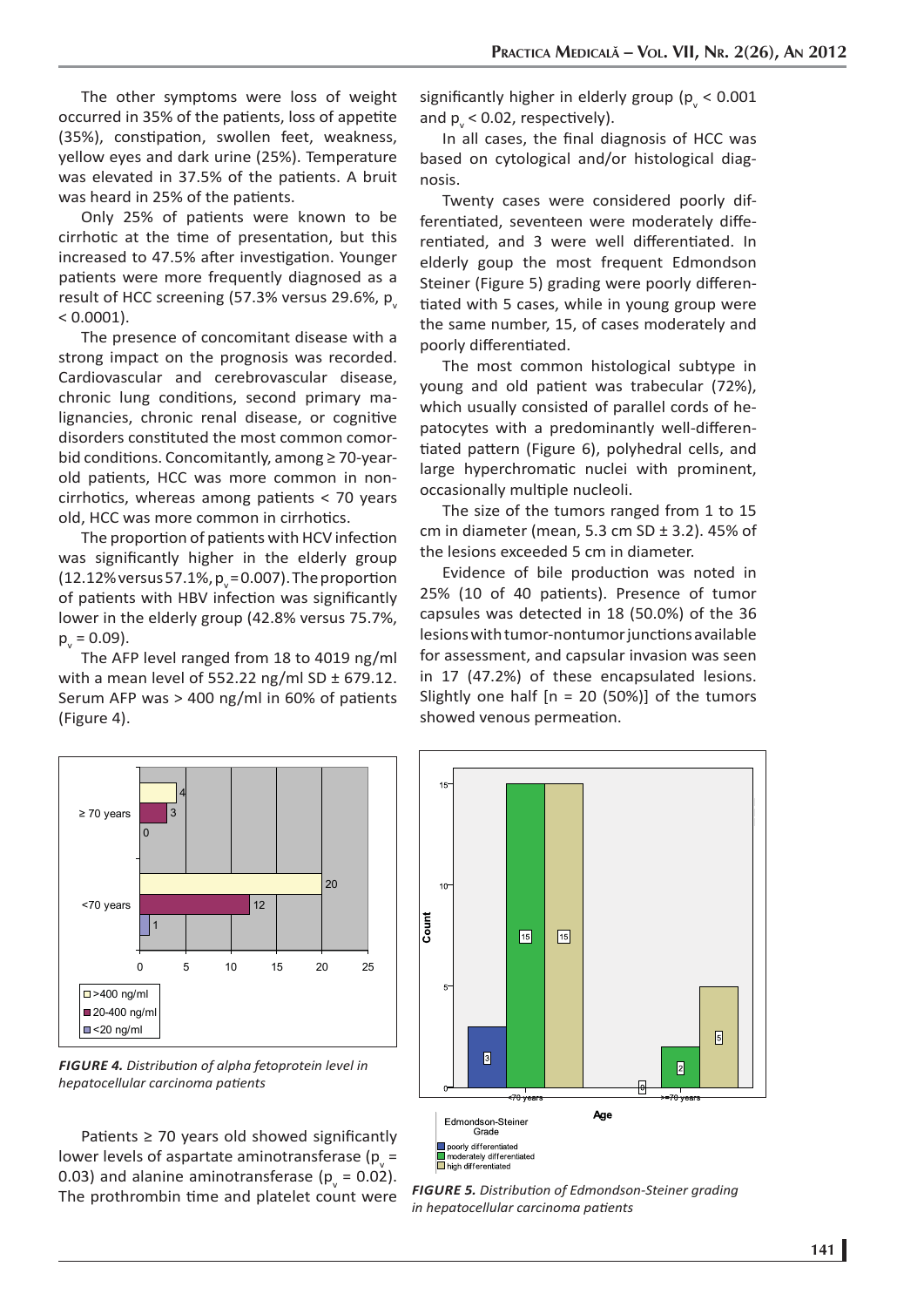

*FIGURE 6. Hepatocellular carcinoma – trabecular paƩ ern*

#### **DISCUSSION**

The incidence rate of HCC among the elderly is progressively increasing (8). Age is a known risk factor for HCC (5-7). In recent studies, "the elderly" have usually been defined as to be at the ages of 60, 65, or 70 years and above (1,2). Clinical trials are a major source of information for clinical decision making. However, historically, elderly patients have been underrepresented in clinical trials (9).

The number of elderly adults with chronic liver disease, including hepatocellular carcinoma, has been increasing with the longer life expectancy of the population. In addition, it has been increasing in proportion to the increase in hepatitis C virus (HCV) – related HCC in many countries. Moreover, the decrease in global perinatal hepatitis B virus (HBV) infection and emerging antiviral drugs for HBV and HCV may increase the age of diagnosis of people with HCC, as supported by some studies that have shown that the age distribution at diagnosis of HCC has steadily increased (10-12).

The mean age of hepatocellular carcinoma patients in our group was 54,6 years with SD  $\pm$ 11.7, less than in other cohorts, although there were papers reporting a mean age of about 40 years (13).

This study shows that the difference in clinicobiological features really exists between the elderly and younger HCC patients. Different mechanisms of hepatocarcinogenesis may exist between younger and elderly HCC patient, which in turn makes the clinicopathological differences between the two groups. So, for the management of HCC patients older than 70 years, if there is no contraindication for surgery, resection still is the first choice of treatment.

A British study reported that people with HCC aged 65 and older received less or less-active treatment and had poorer survival than

younger people (14). In addition, an Italian study showed that older adults with HCC had a worse prognosis, probably because of undertreatment (15).

Several previous studies have shown differences in clinicopathological characteristics of elderly patients with HCC, including a lower rate of viral hepatitis positivity, lower M/F ratio, lower AFP values, smaller tumor diameter, and a higher proportion of stage I-II patients in elderly group. However, most of these studies were conducted in Asia, where HCC has a distinct epidemiologic pattern (16-18).

In our analysis no statistically significant difference was found in the sex ( $p_v = 0.68$ ), between the older group and the younger HCC group. It is interesting that a higher proportion of women in elderly HCC patients were observed in a epidemiologic study that analyzed age-adjusted trends in HCC incidence using U.S. Surveillance, Epidemiology, and End Results (SEER) registry data (19). Although the reason for this difference has not been defined, it is possible that behavioral risk factors in younger males leading to earlier infection with HCV or HBV, and alcohol abuse might lead to a disproportionate increase in HCC incidence in younger males.

Compared with the younger group, the biological features of the elderly HCC patients showed the following characteristics: a low incidence of HBsAg positivity (42.8% versus 72.72%), a low incidence of anti-HCV positivity (12.12% versus 57.14%)( $p_v = 0.007$ ), a high proportion of AFP $\geq$  400 μg/dl (85,7% vs 60%).

The elderly HCC patients had a low mean AFP value (384.5 SD  $\pm$  157) than that of the younger HCC patients (587.78 SD ± 741,7) ( $p_v =$ 0.015). This result is similar to the results published by other investigators (20). The exact mechanism is unclear. The possible reason is that the tumor growth is more active in the younger patients. Further, the biological heterogeneity of cancer cells at different ages may influence the serum AFP secretion.

No statistically significant difference was found in the sex ( $p_v$  = 0.68), Edmondson-Steiner grade (p<sub>v</sub> = 0.64), histopathologic pattern (p<sub>v</sub> = 0.28), presence of liver cirrhosis (p<sub>v</sub> = 0.79) profile between the older group and the younger HCC group.

According to univariate analysis, the number of the liver segments involved with the tumor  $(p_v = 0.192)$ , the presence of portal vein thrombosis ( $p_v = 0.216$ ), and tumor margins ( $p_v =$ 0.564) did not show statistical significance.

The presence or absence of microscopic capsule formation ( $p<sub>v</sub>$  = 0.662) and the presence